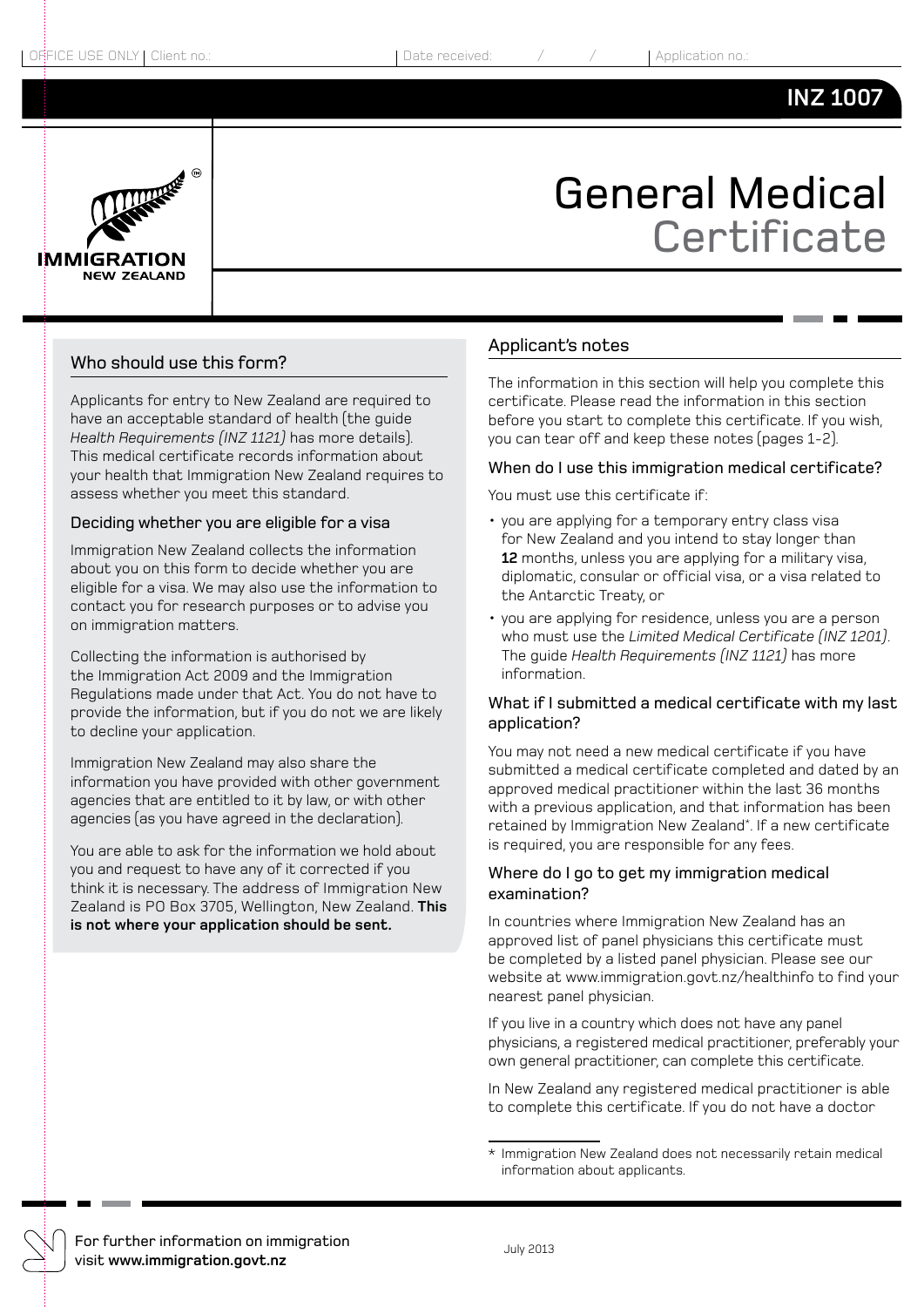please refer to the telephone book for a list of general practitioners near you.

#### Your responsibilities

- You must pay the fees for the immigration medical examination, any tests required and all postage and courier fees.
- • You must tell the truth. False statements on a medical certificate may result in your application being declined, any visa granted being cancelled, and if you are in New Zealand, you being required to leave the country.

#### How do I prepare for my immigration medical examination?

- If you are mildly unwell or on a short course of antibiotics, wait until you are better before having your immigration medical examination.
- Do not have alcohol or high fat meals 48 hours before your blood tests.
- Do not consume kava for 48 hours before your blood tests.

#### What do I bring?

- • This certificate with sections A and I completed, and your name at the top of each page where indicated.
- Your valid passport or national identity document for identification.
- Three recent passport photographs. Photographs must be no more than six months old.
- A list of all your medications (including drug name and dosage).
- All your medical notes and reports, immunisation record, blood test results, X-rays, scans and anything else that is relevant to your health.
- Your glasses (spectacles) or contact lenses if you use them.
- • You may bring a family member or support person with you to the immigration medical examination. Please let the physician know when you make your appointment.
- You may bring an interpreter with you to the immigration medical examination. The interpreter can be from a professional service or a respected member of your community. Please let the physician know when you make your appointment.

#### What to expect for the immigration medical examination

There are three parts to the immigration medical examination:

- 1. Medical history and physical examination.
- 2. Urine and blood tests.
- 3. Chest X-ray, to be completed using the form *Chest X-ray Certificate (INZ 1096);* the guide *Health Requirements (INZ 1121)* has more details.

The medical certificate must be completed in English.

- The medical history section (Section B) must be completed by the examining physician or delegated person. If you are not sure about an aspect of your medical history, declare it.
- The physician will complete the physical examination. He or she will check your height, weight, mental state, hearing and vision, listen to your heart, lungs, feel your

abdomen and check your reflexes, power and the rest of your nervous system.

- • You will need to remove some items of clothing for the physical examination.
- • Some parts of the physical examination may be completed by a nurse or health care assistant.
- • You will need to provide a urine sample during the immigration medical examination.
- • You will also need to get blood tests, a chest X-ray and possibly some other tests if clinically necessary.
- You may need to go to different places to get some tests done.

#### Women

- Do not have your immigration medical examination during your period (menstruation) because blood may affect the results. Wait until your period is finished before you have your immigration medical examination.
- Women over 45 years will need to have a breast examination. If you prefer, you can submit a breast examination report from a breast specialist, or submit a breast ultrasound scan, MRI scan or mammogram no more than six months old.

#### Children

- All children including babies must have an immigration medical examination.
- Children under 11 years of age do not need a chest X-ray unless the physician declares it is necessary or one is requested by Immigration New Zealand.
- • Children under 15 years of age do not need a blood test unless the physician declares it is necessary or one is requested by Immigration New Zealand.

#### What happens afterwards?

- • Your physician has to wait for all your test results to complete the form.
- Your application form is complete only when all the test results and specialist reports have been completed and attached and the physician has completed all sections of the form.
- You must lodge your completed immigration medical certificates, including all blood tests, and X-rays [*Chest X-ray Certificate (INZ 1096)*] and any other tests, within three months of the date the physician signed the completed application form.
- Your application will be assessed by Immigration New Zealand, and possibly by a medical assessor.
- • You may be required to get further specialist reports or tests. You are responsible for paying for these.
- Your medical information may be retained by Immigration New Zealand for use when assessing the applicant's health in the future or for audit reasons.

#### For more information

If you have questions about completing the form:

- see our website www.immigration.govt.nz
- telephone our call centre on 0508 558 855 (within New Zealand).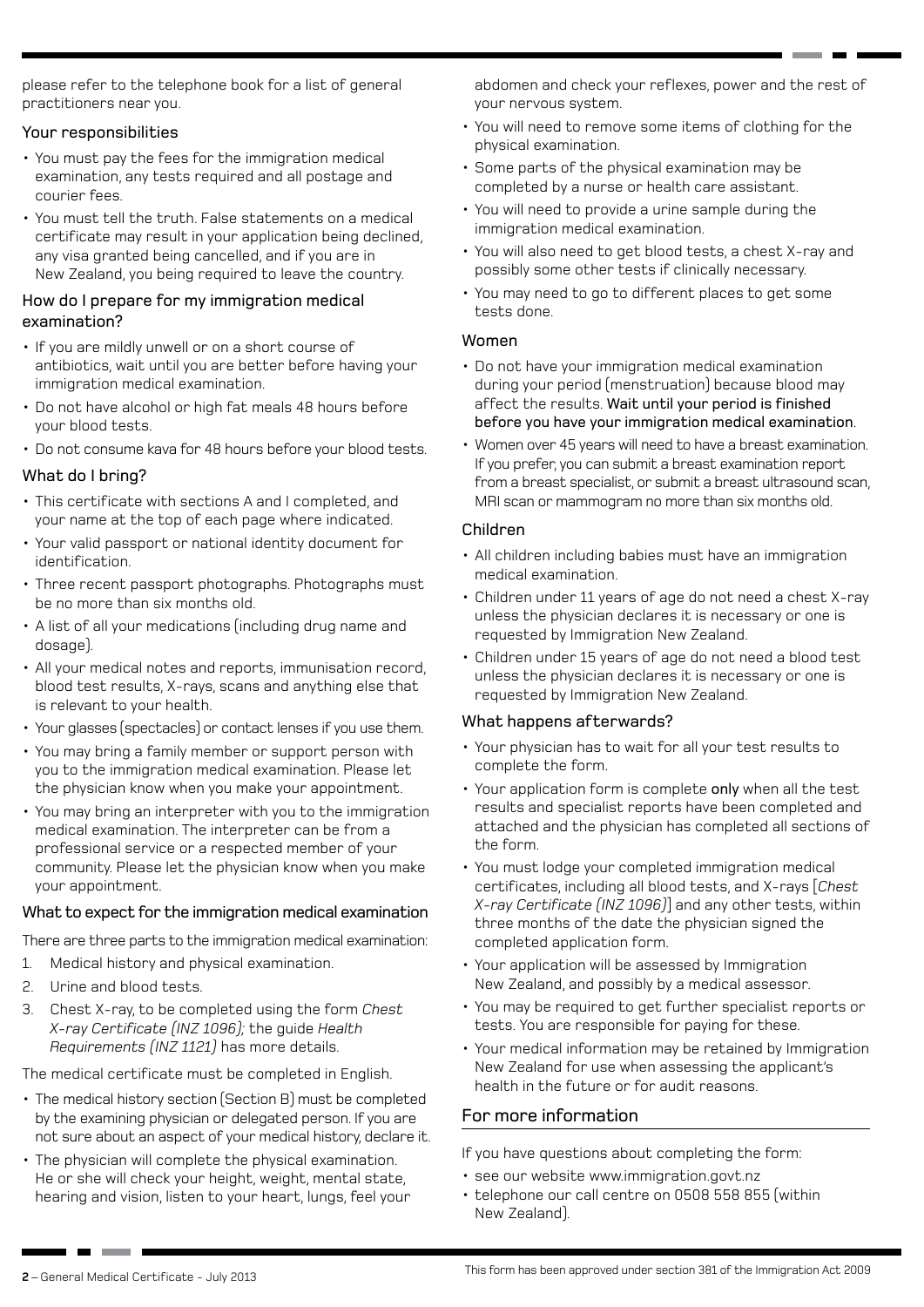### **INZ 1007**



# General Medical **Certificate**

Section A Personal details

|                | occaon A<br><b>I</b> GI SUITUI UGUUNS                                                                                                                                                                               |
|----------------|---------------------------------------------------------------------------------------------------------------------------------------------------------------------------------------------------------------------|
|                | Question $ A $ must be completed by the examining physician or delegated staff.                                                                                                                                     |
|                | All other questions in this section must be completed by the applicant before the examination.                                                                                                                      |
|                | Please use a black pen and write neatly in English using CAPITAL LETTERS. Illegible forms will be returned for clarification.<br>Tick or fill in all boxes.                                                         |
|                | Attach one recent passport-size colour photograph of yourself in the space provided.<br>The photograph must be no more than six months old. Write your full name on the back of<br>the photograph.                  |
| A1             | Examining physician (or delegated staff member): certify identity by placing signature<br>and date across photograph without obscuring the likeness of the person.<br>4.5cm                                         |
|                | $\Box$ Valid photographic identification sighted? (for example, passport)                                                                                                                                           |
| A2             | Applicant: name as shown in passport                                                                                                                                                                                |
|                | 3.5cm<br>Family/last name                                                                                                                                                                                           |
|                | Given/first name(s)                                                                                                                                                                                                 |
| A <sub>3</sub> | Other names you are known by                                                                                                                                                                                        |
|                |                                                                                                                                                                                                                     |
|                | Full home address                                                                                                                                                                                                   |
|                | Telephone (daytime)<br>Email                                                                                                                                                                                        |
|                | Gender Male Female<br>Date of birth<br>$\begin{array}{c c c c c c} \hline \textbf{D} & \textbf{D} & \textbf{M} & \textbf{M} & \textbf{M} & \textbf{Y} & \textbf{Y} & \textbf{Y} & \textbf{Y} \\ \hline \end{array}$ |
|                | Country of birth                                                                                                                                                                                                    |
|                | Country of citizenship                                                                                                                                                                                              |
|                | Number of children born to applicant                                                                                                                                                                                |
| A10            | List all countries you have lived, studied or worked in for three months or more in the last five years.                                                                                                            |
|                |                                                                                                                                                                                                                     |
|                |                                                                                                                                                                                                                     |
|                |                                                                                                                                                                                                                     |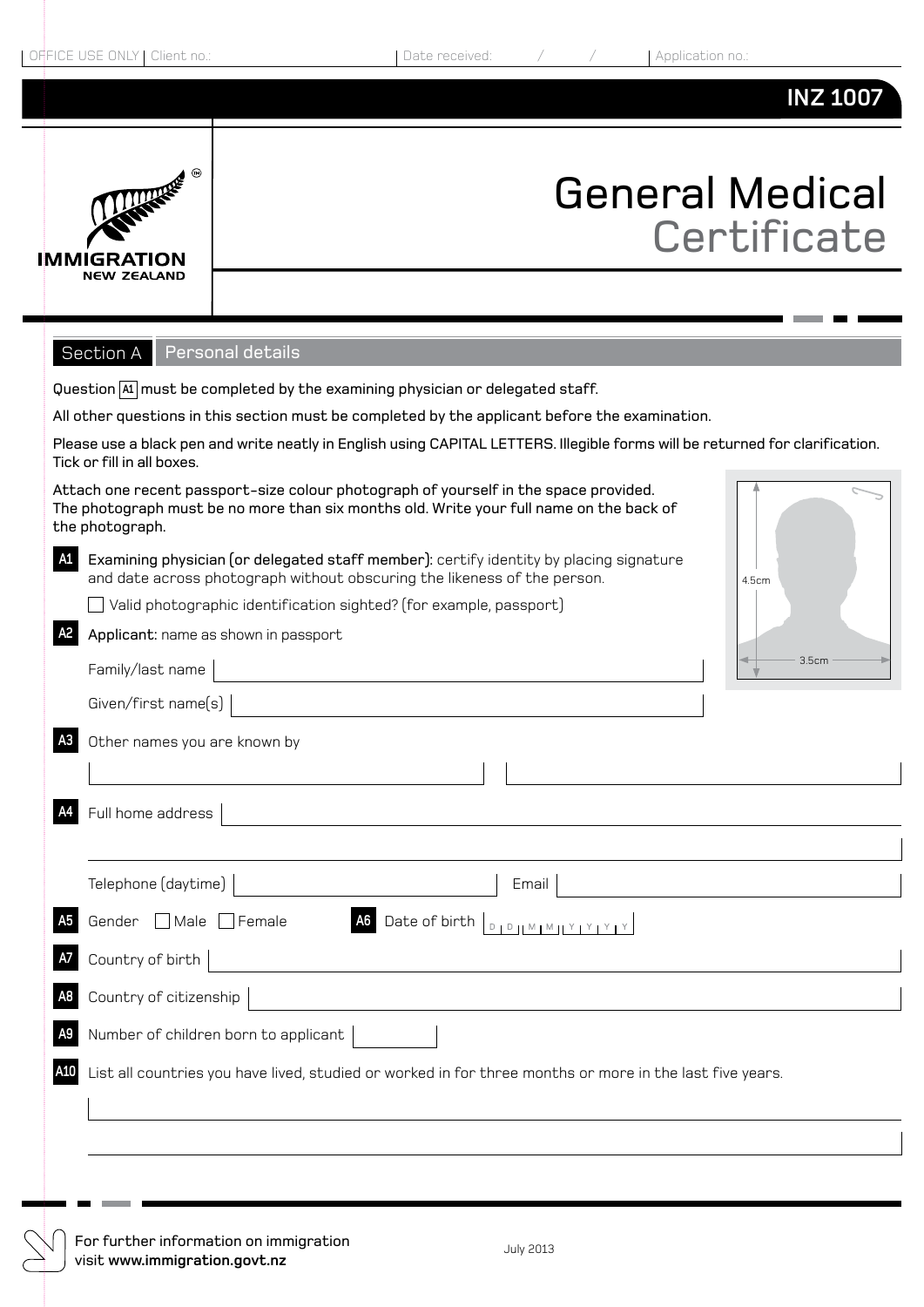**A11** What is your intended work or study activity in New Zealand?

#### Section B | Medical history

**Applicant:** 

- The examining physician will complete this medical history section with your assistance. You (the applicant) must **NOT complete this section.**
- **• If the form is for a child under 16 years of age, the examining physician (or a delegated staff member such as a nurse) will complete the medical history section with the assistance of a parent or guardian.**
- If you answer 'Yes' to any question, please give details and give the physician any reports, tests or other information.

#### Have you had or do you have any:

| <b>B1</b>  | Prolonged or repeated<br>hospital admissions and/or<br>any surgery?                                               | <b>No</b> | Yes Give details              |                                 |
|------------|-------------------------------------------------------------------------------------------------------------------|-----------|-------------------------------|---------------------------------|
| <b>B2</b>  | Heart or lung condition?                                                                                          | l No      | Yes Give details              |                                 |
| <b>B3</b>  | Kidney, liver or blood condition?                                                                                 | No        | Yes Give details              |                                 |
| B4         | Diabetes?                                                                                                         | - I No    | Yes Give details              |                                 |
| <b>B5</b>  | Neurological condition, hearing<br>or vision problems?                                                            | No        | Yes Give details              |                                 |
| <b>B6</b>  | Physical, intellectual or<br>developmental condition?                                                             | $\neg$ No | Yes Give details              |                                 |
| <b>B7</b>  | Psychiatric (mental) problems<br>or addiction?                                                                    | $\Box$ No | Yes Give details              |                                 |
| <b>B8</b>  | AIDS, hepatitis B, hepatitis C, or<br>positive HIV tests?                                                         | No        | Yes Give details              |                                 |
| <b>B9</b>  | Tuberculosis (TB), treatment<br>for TB, and/or household and/<br>or occupational contact with<br>someone with TB? | $\Box$ No | Yes Give details              |                                 |
| <b>B10</b> | Muscle, bone, skin, hereditary or $\Box$ No<br>autoimmune condition?                                              |           | Yes Give details              |                                 |
| <b>B11</b> | Cancer, malignancy or organ<br>transplant? When?                                                                  | No        | Yes Give details              |                                 |
| <b>B12</b> | Government assistance for<br>medical, health or disability<br>reasons?                                            | No        | Yes Give details              |                                 |
| <b>B13</b> | Any other treatment or therapy?                                                                                   | No        | Yes Give details              |                                 |
| <b>B14</b> | Do you smoke or have you ever<br>smoked?                                                                          | No        | Yes Give details              |                                 |
| <b>B15</b> | Do you consume alcohol?                                                                                           | No        | Yes Give details              |                                 |
| <b>B16</b> | Are you pregnant?                                                                                                 | No        | Yes Expected date of delivery | $D + D + M + M + Y + Y + Y + Y$ |

m.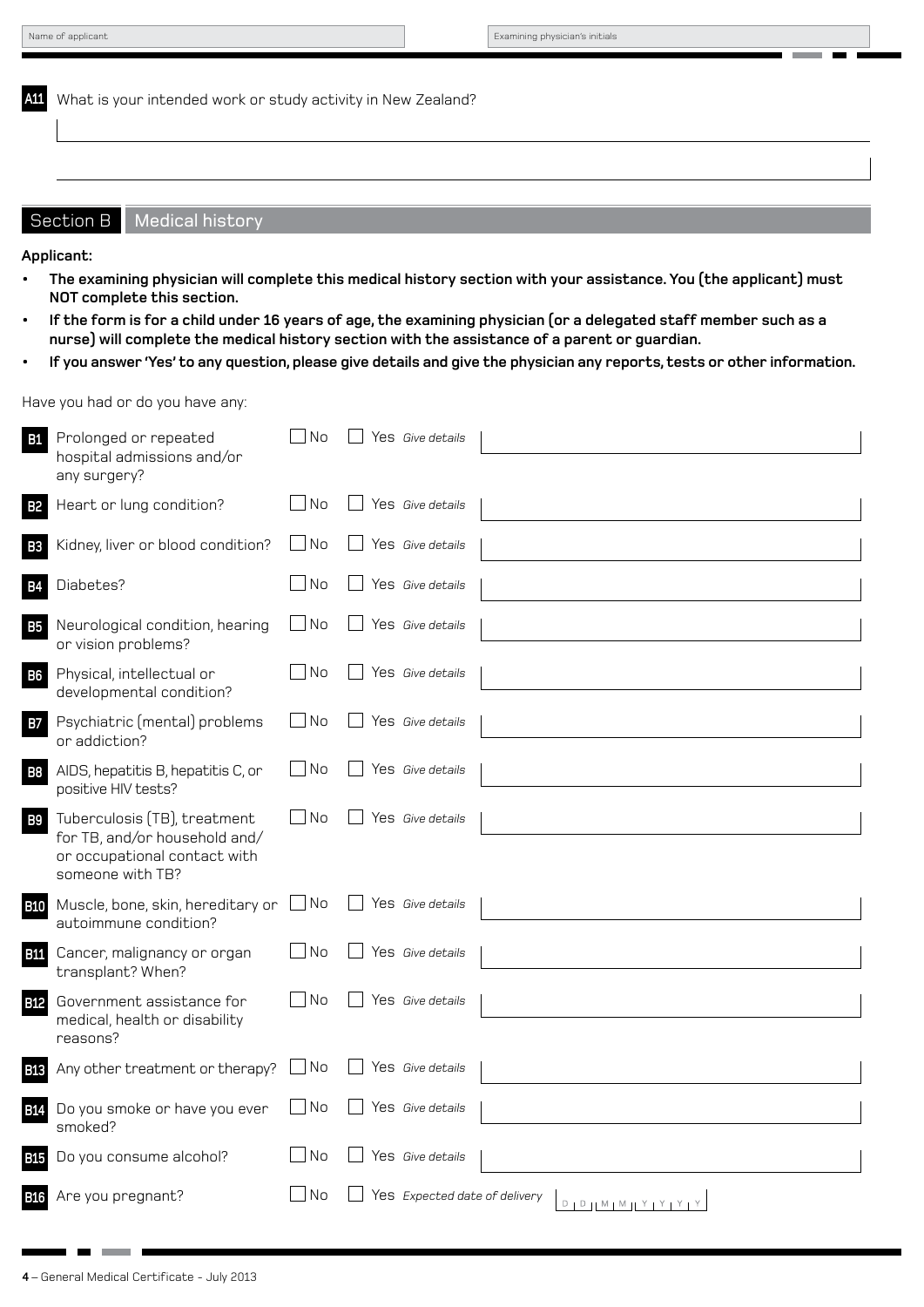**B17** List all medications and doses (excluding oral contraceptive).

| Drug name  | Dose   | Quantity  | Frequency |
|------------|--------|-----------|-----------|
| eg Aspirin | 100 mg | $\supset$ | Daily     |
|            |        |           |           |
|            |        |           |           |
|            |        |           |           |
|            |        |           |           |

**B18** Family history: Please complete the table below detailing relationship, age and state of health of your parents, brothers and sisters. If any are deceased, please specify the age at death and cause of death. (If there is not enough space, please attach an additional sheet of paper and have this initialled by the examining physician.)

| Relationship<br>(eg father, sister) | Age | State of health<br>(if not good, please state reason) | Cause of death if deceased<br>(please provide full details) | Age at<br>death |
|-------------------------------------|-----|-------------------------------------------------------|-------------------------------------------------------------|-----------------|
|                                     |     |                                                       |                                                             |                 |
|                                     |     |                                                       |                                                             |                 |
|                                     |     |                                                       |                                                             |                 |
|                                     |     |                                                       |                                                             |                 |
|                                     |     |                                                       |                                                             |                 |
|                                     |     |                                                       |                                                             |                 |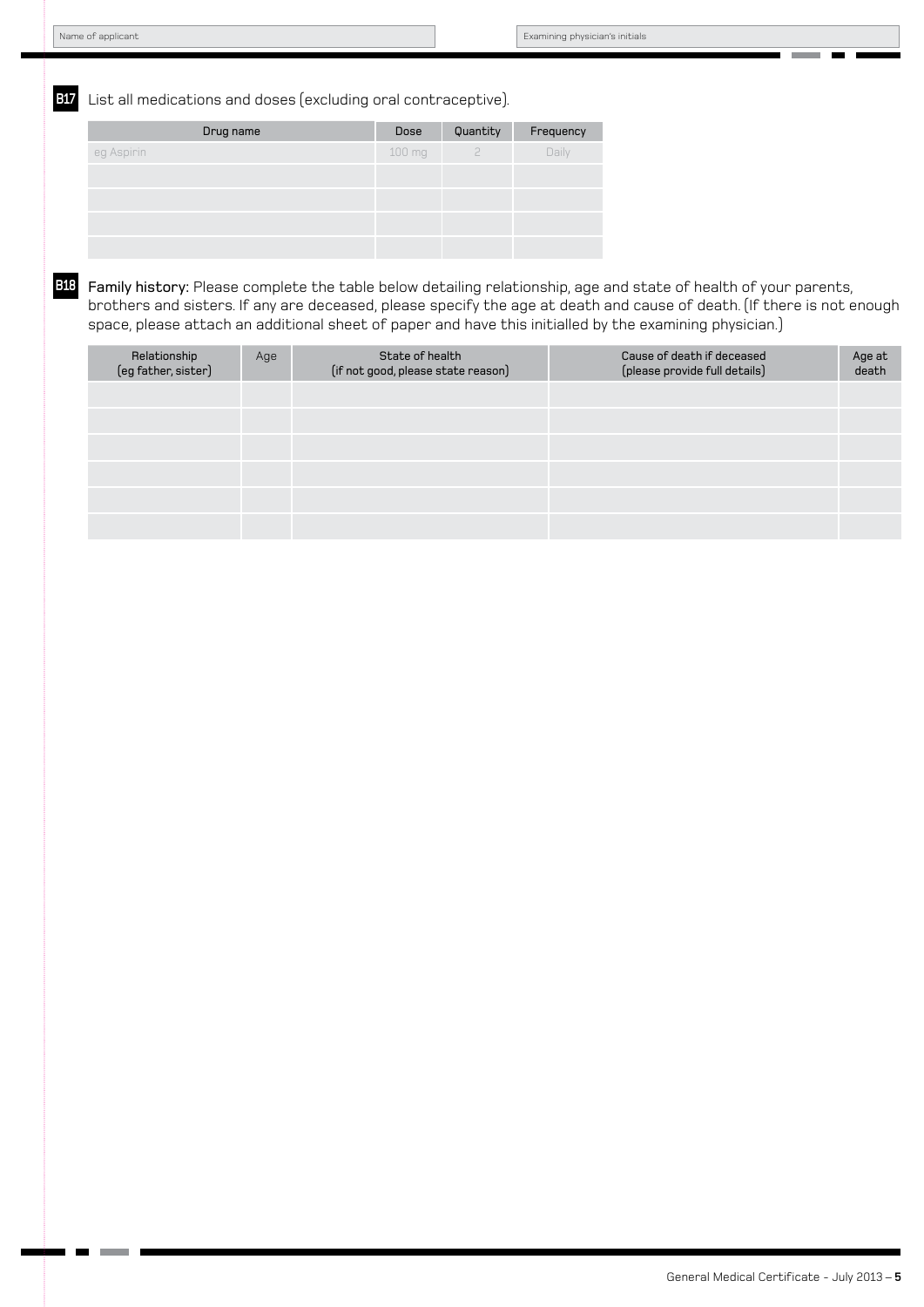#### Section C Declaration of person having the medical examination

#### **This declaration must be signed and dated by the person being examined in the presence of the examining physician. A parent or guardian must sign on behalf of a child under 16 years of age. Please read carefully before signing.**

I understand the notes and questions in sections A and B of this certificate and I declare the information given about me is true, correct, and complete.

I understand that this declaration also applies to the laboratory test section.

I declare that I will inform Immigration New Zealand (INZ) of any relevant fact or any change of circumstance that may affect the decision on my application for a visa due to my health circumstances.

I authorise INZ to make any enquiries it deems necessary in respect of the information provided on this certificate and to share this information with other Government agencies (including overseas agencies) to the extent necessary to make decisions about my immigration status.

I authorise INZ to provide information about my state of health to any New Zealand health service agency.

I authorise any New Zealand health service agency to provide information about my state of health to INZ.

I undertake to pay the fees for this medical examination including laboratory tests and I also agree that I or my child will undergo, at my expense, any further medical examination(s) that may be required by INZ in respect of the immigration application.

I agree that the examining physician, and the laboratory who complete this certificate, may release to INZ, or any medical assessor employed by them, any information acquired with regard to the health of myself or my child.

I understand that if I make any false statements or provide any false or misleading information, or have changed or altered this form in any material way after it has been signed, my visa application may be declined, and I may lose any right of appeal of the decision to decline the application. I may become liable for deportation. I may also be committing an offence and I may be imprisoned.

| Signature of person being examined  <br>(or parent/quardian) | $\left[ \Delta t e \right]_{\text{D}}$ |
|--------------------------------------------------------------|----------------------------------------|
| Full name of parent or guardian (if applicable)              |                                        |
| Relationship to person being examined (if applicable)        |                                        |

#### Declaration of person assisting

I certify that I have assisted in the completion of this form at the request of the applicant and that the applicant understood the content of the form(s) and agreed that the information provided is correct before signing the declaration.

| Signature of person assisting applicant  <br>(if applicable) | $[0]$ $[0]$ $[0]$ $[0]$ $[0]$ $[0]$ $[0]$ $[0]$ $[0]$ $[0]$ $[0]$ $[0]$ $[0]$<br>Date I |
|--------------------------------------------------------------|-----------------------------------------------------------------------------------------|
| Full name of person assisting                                |                                                                                         |
| Declaration of examining physician                           |                                                                                         |
| Signature of examining physician                             | Date $ _{D_1D_1 M_1M_1Y_1Y_1Y_1Y_1}$                                                    |
| Full name of examining physician                             |                                                                                         |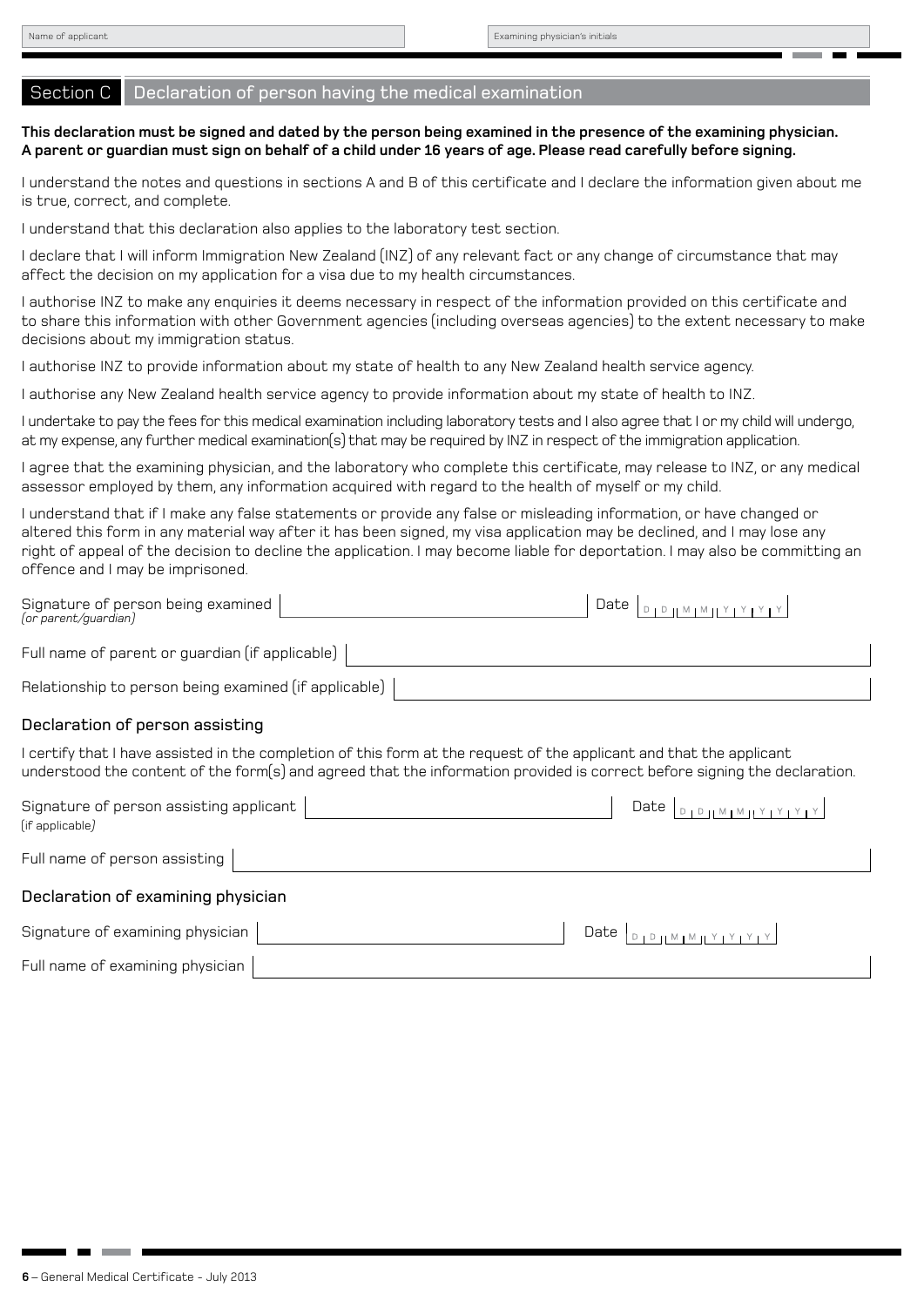л ÷,

Name of applicant **Examining physician's initials** 

 $\sim 100$ 

**The Contract of Contract of Contract of Contract of Contract of Contract of Contract of Contract o** - n

| Section D<br>Physical examination                                                                                                                                                                                                                                               |
|---------------------------------------------------------------------------------------------------------------------------------------------------------------------------------------------------------------------------------------------------------------------------------|
| This section must be completed by the examining physician. Answer all questions.                                                                                                                                                                                                |
| Where abnormalities are indicated, please provide all the relevant details in the space provided and attach any existing<br>specialist reports. If you do not have enough space, attach a separate sheet. All attached sheets must be initialled by<br>the examining physician. |
| For more information, see www.immigration.govt.nz/medicalhandbook.<br>Ø                                                                                                                                                                                                         |
| Was a chaperone present during the examination?<br>Yes Give details<br>No<br>Declined_                                                                                                                                                                                          |
| Yes $Give details$ No<br>$\Box$ Declined<br>Was an interpreter present during the examination?                                                                                                                                                                                  |
| If yes, provide name and relationship to person being examined.                                                                                                                                                                                                                 |
| Date of examination<br>$D + D + M + M + Y + Y + Y + Y$                                                                                                                                                                                                                          |
| Height in metres<br>Weight in kilograms                                                                                                                                                                                                                                         |
| (for applicants aged 18 years and over)<br>Body mass index $\left(\frac{kg}{m^2}\right)$                                                                                                                                                                                        |
| Pulse rate and rhythm<br>D3<br>$\exists$ Normal<br>Abnormal Give details                                                                                                                                                                                                        |
| <b>Bruits</b><br>Normal<br>Abnormal Give details                                                                                                                                                                                                                                |
| Blood pressure<br>Systolic<br>Diastolic                                                                                                                                                                                                                                         |
| Peripheral pulses<br>Normal<br>Abnormal Give details                                                                                                                                                                                                                            |
| Heart murmur<br>∣No<br>Yes Give details                                                                                                                                                                                                                                         |
| Visual acuity<br>Normal<br>Abnormal Give details                                                                                                                                                                                                                                |
| Corrected visual acuity<br>Left<br>Right                                                                                                                                                                                                                                        |
| General appearance<br>Normal<br>Abnormal Give details                                                                                                                                                                                                                           |
| Cardiovascular system<br>Normal<br>Abnormal Give details                                                                                                                                                                                                                        |
| Respiratory system<br>Normal<br>Abnormal Give details                                                                                                                                                                                                                           |
| Ear, nose, throat<br>Normal<br>Abnormal Give details                                                                                                                                                                                                                            |
| <b>D13</b><br>Abdominal and<br>Normal<br>Abnormal Give details<br>genitourinary system                                                                                                                                                                                          |
| D <sub>14</sub><br>Neurological system<br>Normal<br>Abnormal Give details                                                                                                                                                                                                       |
| Please complete and attach a dementia screening assessment (for example, RUDAS or MMSE) for all applicants over 70 years of age.<br>Refer www.immigration.govt.nz/medicalhandbook.                                                                                              |
| Hearing<br>Normal<br>Abnormal Give details                                                                                                                                                                                                                                      |
| Eye/fundal<br>Normal<br>Abnormal Give details                                                                                                                                                                                                                                   |
| Physical, intellectual<br>D17<br>$\rfloor$ Normal<br>Impaired Give details<br>or sensory capacity                                                                                                                                                                               |
| Psychiatric status<br>D18<br>Normal<br>Abnormal Give details                                                                                                                                                                                                                    |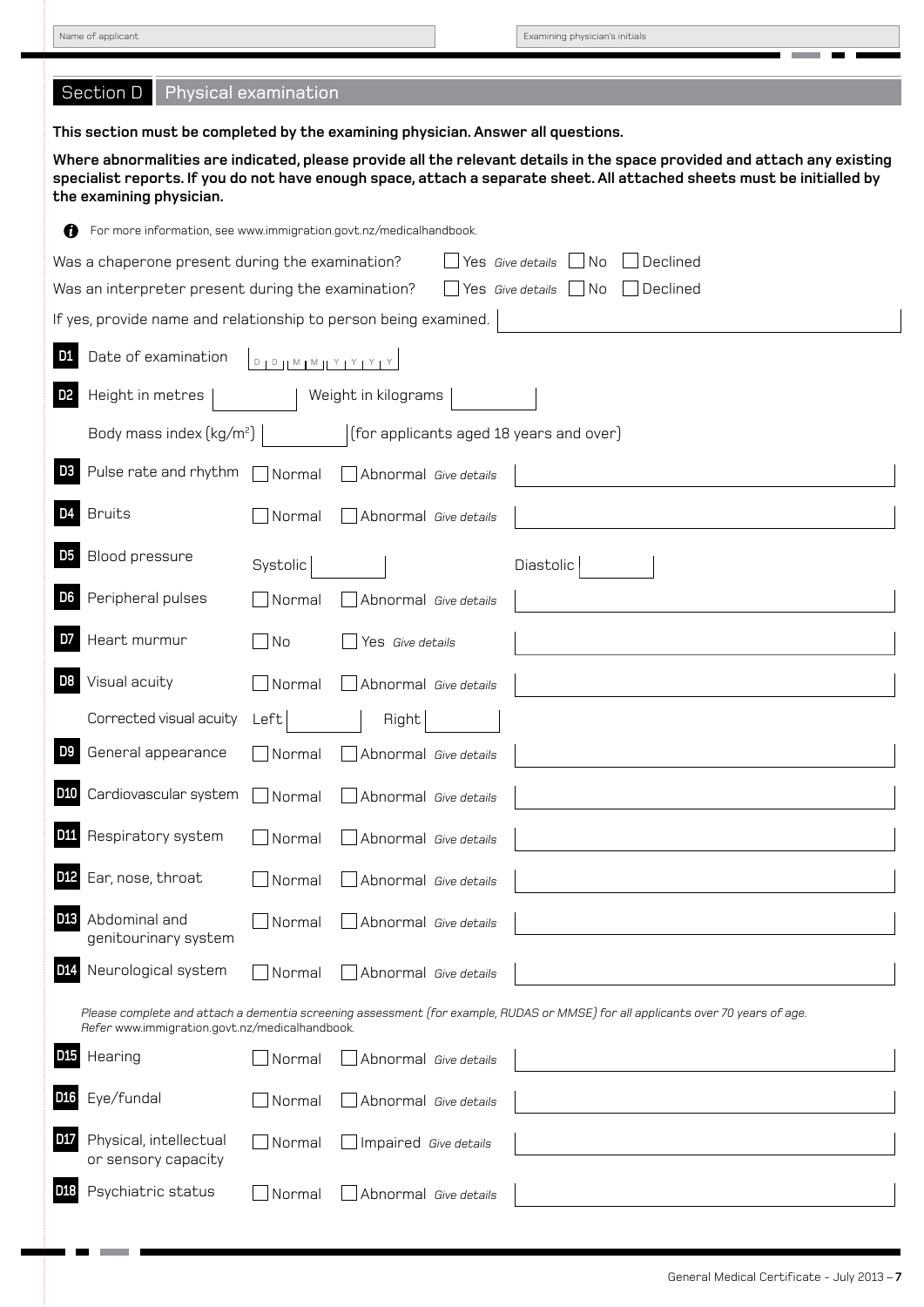| Name of applicant |  |  |
|-------------------|--|--|
|                   |  |  |

Examining physician's initials

| <b>D19</b>      | Musculoskeletal<br>system                                                                                                                                                | Normal | Abnormal Give details |  |
|-----------------|--------------------------------------------------------------------------------------------------------------------------------------------------------------------------|--------|-----------------------|--|
| <b>D20</b>      | Skin and lymph<br>nodes including<br>cervical lymph nodes<br>in children under<br>15 years of age                                                                        | Normal | Abnormal Give details |  |
| D <sub>21</sub> | Evidence of drug<br>taking                                                                                                                                               | Absent | Present Give details  |  |
| D <sub>22</sub> | Breast examination in<br>women over 45 years<br>of age                                                                                                                   | Normal | Abnormal Give details |  |
| D <sub>23</sub> | Children under<br>five years of age:<br>developmental<br>milestones                                                                                                      | Normal | Abnormal Give details |  |
| D <sub>24</sub> | Children under<br>three years of age:<br>head circumference                                                                                                              | Normal | Abnormal Give details |  |
| D <sub>25</sub> | In your opinion, is<br>the applicant able<br>to live independently<br>without significant<br>support and perform<br>activities of daily<br>living without<br>assistance? | Yes    | No Give details       |  |

#### Next steps – checklist

|            | Examining physician: $\Box$ Arrange urinalysis for all applicants five years of age and over.                                                                                |
|------------|------------------------------------------------------------------------------------------------------------------------------------------------------------------------------|
|            | $\Box$ Complete Laboratory Referral Form and detach for applicant to take when giving blood sample.                                                                          |
|            | $\Box$ Consider noting any conditions which may be relevant to the radiologist when examining the X-ray.<br>$[Refer to question \boxed{\text{M}} on the X-ray certificate).$ |
| Applicant: | Undergo blood tests and X-ray (refer to Sections H and I of this form and the Chest X-ray<br>Certificate (INZ 1096)).                                                        |

**Contract**  $\blacksquare$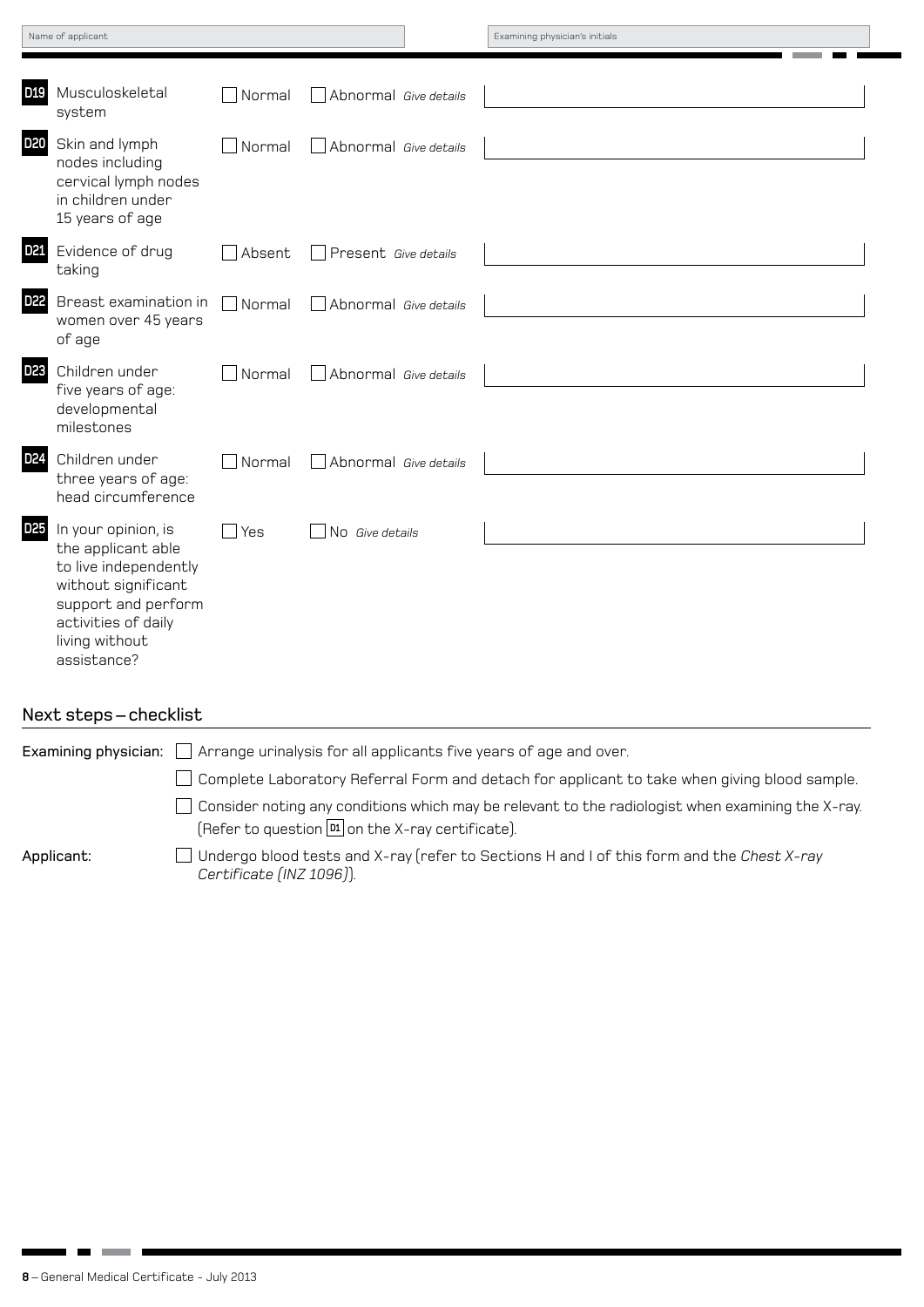п

**College** a.  $\blacksquare$ 

| Section E<br>Urinalysis and blood tests                                                                                                                                           |                                                 |                                                                                                                   |                                                                                                                 |                                                                                                                                |
|-----------------------------------------------------------------------------------------------------------------------------------------------------------------------------------|-------------------------------------------------|-------------------------------------------------------------------------------------------------------------------|-----------------------------------------------------------------------------------------------------------------|--------------------------------------------------------------------------------------------------------------------------------|
| This section must be completed by the examining physician on receipt of laboratory test results and urinalysis.<br>The examining physician must sign and attach all test results. |                                                 |                                                                                                                   |                                                                                                                 |                                                                                                                                |
| Urinalysis                                                                                                                                                                        |                                                 |                                                                                                                   |                                                                                                                 |                                                                                                                                |
| • May be completed via dipstick (by examining physician) or via laboratory. Where dipstick results return abnormalities<br>attach full laboratory urinalysis.                     |                                                 |                                                                                                                   |                                                                                                                 |                                                                                                                                |
| • Required for all persons (except children under five years of age).                                                                                                             |                                                 |                                                                                                                   |                                                                                                                 |                                                                                                                                |
| recent tonsillitis.                                                                                                                                                               |                                                 |                                                                                                                   |                                                                                                                 | • Children under five years of age should have urinalysis if clinically indicated, for example, a history of kidney disease or |
| • Females must not undergo urinalysis during their period (menstruation).                                                                                                         |                                                 |                                                                                                                   |                                                                                                                 |                                                                                                                                |
|                                                                                                                                                                                   |                                                 |                                                                                                                   | • Repeat/follow up laboratory urinalysis if positive blood pigment; red cells and/or test positive for protein. |                                                                                                                                |
| Urinalysis results<br>E1                                                                                                                                                          |                                                 |                                                                                                                   |                                                                                                                 |                                                                                                                                |
| Date of test/retest                                                                                                                                                               |                                                 | Protein                                                                                                           | Glucose                                                                                                         | <b>Blood</b>                                                                                                                   |
| $D D D M M N Y Y Y Y$                                                                                                                                                             |                                                 |                                                                                                                   |                                                                                                                 |                                                                                                                                |
| Dipstick $\Box$ Laboratory                                                                                                                                                        |                                                 |                                                                                                                   |                                                                                                                 |                                                                                                                                |
| Date (if tested again)                                                                                                                                                            |                                                 |                                                                                                                   |                                                                                                                 |                                                                                                                                |
| $D + D + M + M + Y + Y + Y + Y$                                                                                                                                                   |                                                 |                                                                                                                   |                                                                                                                 |                                                                                                                                |
| $Dipstick$ $\Box$ Laboratory                                                                                                                                                      |                                                 |                                                                                                                   |                                                                                                                 |                                                                                                                                |
| Please attach results of all laboratory tests.                                                                                                                                    |                                                 |                                                                                                                   |                                                                                                                 |                                                                                                                                |
| <b>Blood tests</b>                                                                                                                                                                |                                                 |                                                                                                                   |                                                                                                                 |                                                                                                                                |
| Refer to Handbook for Examining Physicians (INZ 1216) (www.immigration.govt.nz/medicalhandbook) for additional tests<br>when abnormalities.                                       |                                                 |                                                                                                                   |                                                                                                                 |                                                                                                                                |
| Standard (compulsory) blood tests for all applicants 15 years of age and over or where clinically indicated.<br>E2                                                                |                                                 |                                                                                                                   |                                                                                                                 |                                                                                                                                |
| Date $D_{D,D}$ $M_{M}$ $Y$ $Y$ $Y$ $Y$                                                                                                                                            |                                                 |                                                                                                                   |                                                                                                                 |                                                                                                                                |
| HBA1c                                                                                                                                                                             | Normal                                          | Abnormal Give details                                                                                             |                                                                                                                 |                                                                                                                                |
| Serum creatinine                                                                                                                                                                  | Normal                                          | Abnormal Give details                                                                                             |                                                                                                                 |                                                                                                                                |
| Hepatitis B surface<br>antigen (Hep B sAg)                                                                                                                                        | $\Box$ Negative $\parallel$                     | $\Box$ Positive*<br>Give details<br>*Request hepatitis B e antigen,<br>alphafetoprotein and liver function tests. |                                                                                                                 |                                                                                                                                |
| Hepatitis C serology                                                                                                                                                              | $\Box$ Negative $\parallel$<br>*Request HCVRNA. | $\Box$ Positive* Give details                                                                                     |                                                                                                                 |                                                                                                                                |
| <b>HIV</b>                                                                                                                                                                        | Negative<br>for confirming HIV.                 | Positive* Give details<br>*Repeat with Western Blot or local equivalent                                           |                                                                                                                 |                                                                                                                                |
| Treponemal serology                                                                                                                                                               | Normal                                          | Abnormal Give details                                                                                             |                                                                                                                 |                                                                                                                                |
| Full blood count                                                                                                                                                                  | Normal                                          | Abnormal Give details                                                                                             |                                                                                                                 |                                                                                                                                |
| Please attach results of all laboratory tests.                                                                                                                                    |                                                 |                                                                                                                   |                                                                                                                 |                                                                                                                                |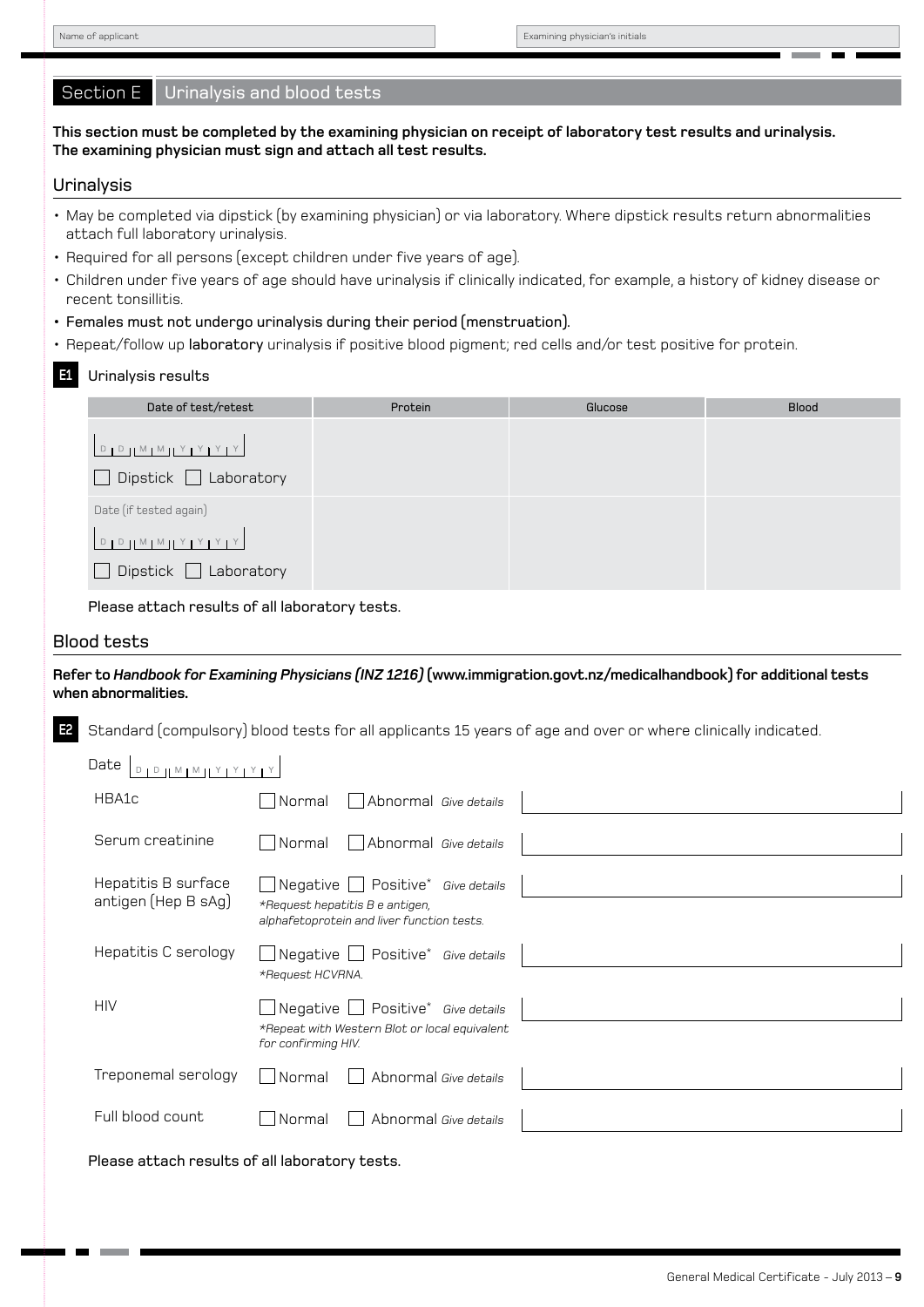#### Section F Examining physician's summary of findings

**This section is COMPULSORY. Please provide your comments on the history and health of this applicant, especially any areas where you consider follow-up is required. Please note any further tests or investigations that you would recommend.**

#### Recommendation

Please consider the information provided about this applicant and refer to the handbook when making your recommendation. Based on the history, examination, the laboratory tests and the X-ray (if provided), you must consider whether:

- • there are any significant findings. A significant finding is one that should be further reviewed by the INZ medical assessor, or
- • there are any abnormal findings. An abnormal finding is not considered significant and does not need to be further reviewed by the INZ medical assessor, or
- there are no significant or abnormal findings.

Note this is not an assessment of whether or not the applicant has an acceptable standard of health in relation to the INZ standard.

- 1. No significant or abnormal findings.
- 2. Abnormal findings (not significant).
- 3. Significant findings.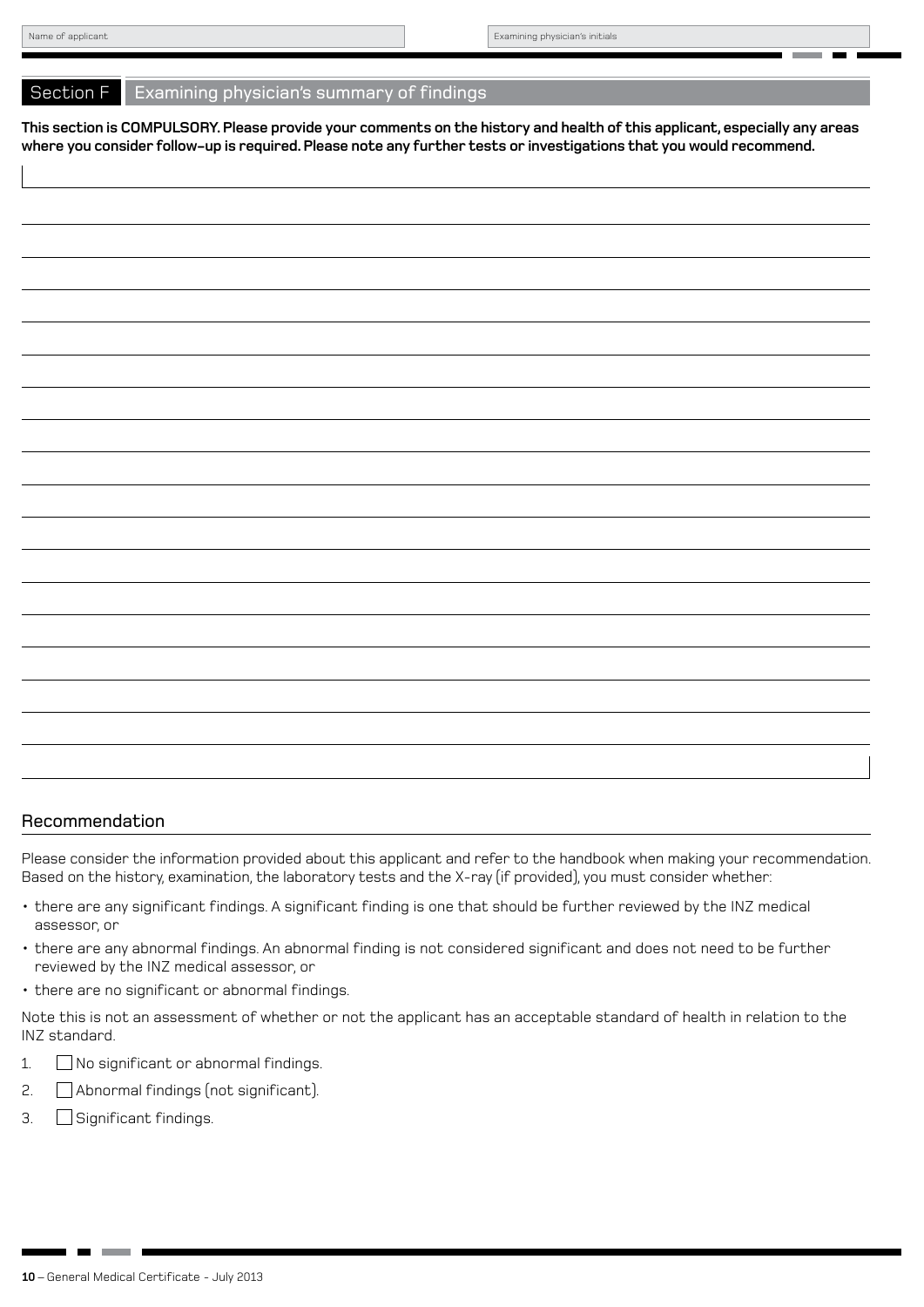T. m.

п

**College** a.  $\blacksquare$ 

| Examining physician's declaration<br>Section G                                                                                                                                                                                                                                                                   |  |  |
|------------------------------------------------------------------------------------------------------------------------------------------------------------------------------------------------------------------------------------------------------------------------------------------------------------------|--|--|
| This declaration must be signed and dated by the examining physician responsible for this examination. This declaration<br>must be signed after the examining physician has sighted and considered all medical test results. Please read carefully<br>before signing. Please write name and other details below. |  |  |
| I certify that this person has been examined by me or staff under my supervision and their identification in terms of<br>papers, photographs and appearance has been confirmed.                                                                                                                                  |  |  |
| I certify that the statements my staff and I have made in answer to all the questions are true, correct and complete to<br>the best of my knowledge.                                                                                                                                                             |  |  |
| I certify that all tests, investigations and reports I have considered are signed by me and securely attached.                                                                                                                                                                                                   |  |  |
| Signature of examining physician<br>Date $\Box$                                                                                                                                                                                                                                                                  |  |  |
| Full name                                                                                                                                                                                                                                                                                                        |  |  |
| MCNZ number for New Zealand practitioners                                                                                                                                                                                                                                                                        |  |  |
| Place of examination (city/state and country)                                                                                                                                                                                                                                                                    |  |  |
| Postal address                                                                                                                                                                                                                                                                                                   |  |  |
|                                                                                                                                                                                                                                                                                                                  |  |  |
| Daytime telephone number                                                                                                                                                                                                                                                                                         |  |  |
| Email address                                                                                                                                                                                                                                                                                                    |  |  |
| Would you like Immigration New Zealand to contact you about this examination?<br>Yes                                                                                                                                                                                                                             |  |  |
|                                                                                                                                                                                                                                                                                                                  |  |  |
|                                                                                                                                                                                                                                                                                                                  |  |  |
|                                                                                                                                                                                                                                                                                                                  |  |  |
|                                                                                                                                                                                                                                                                                                                  |  |  |
|                                                                                                                                                                                                                                                                                                                  |  |  |
|                                                                                                                                                                                                                                                                                                                  |  |  |
|                                                                                                                                                                                                                                                                                                                  |  |  |
|                                                                                                                                                                                                                                                                                                                  |  |  |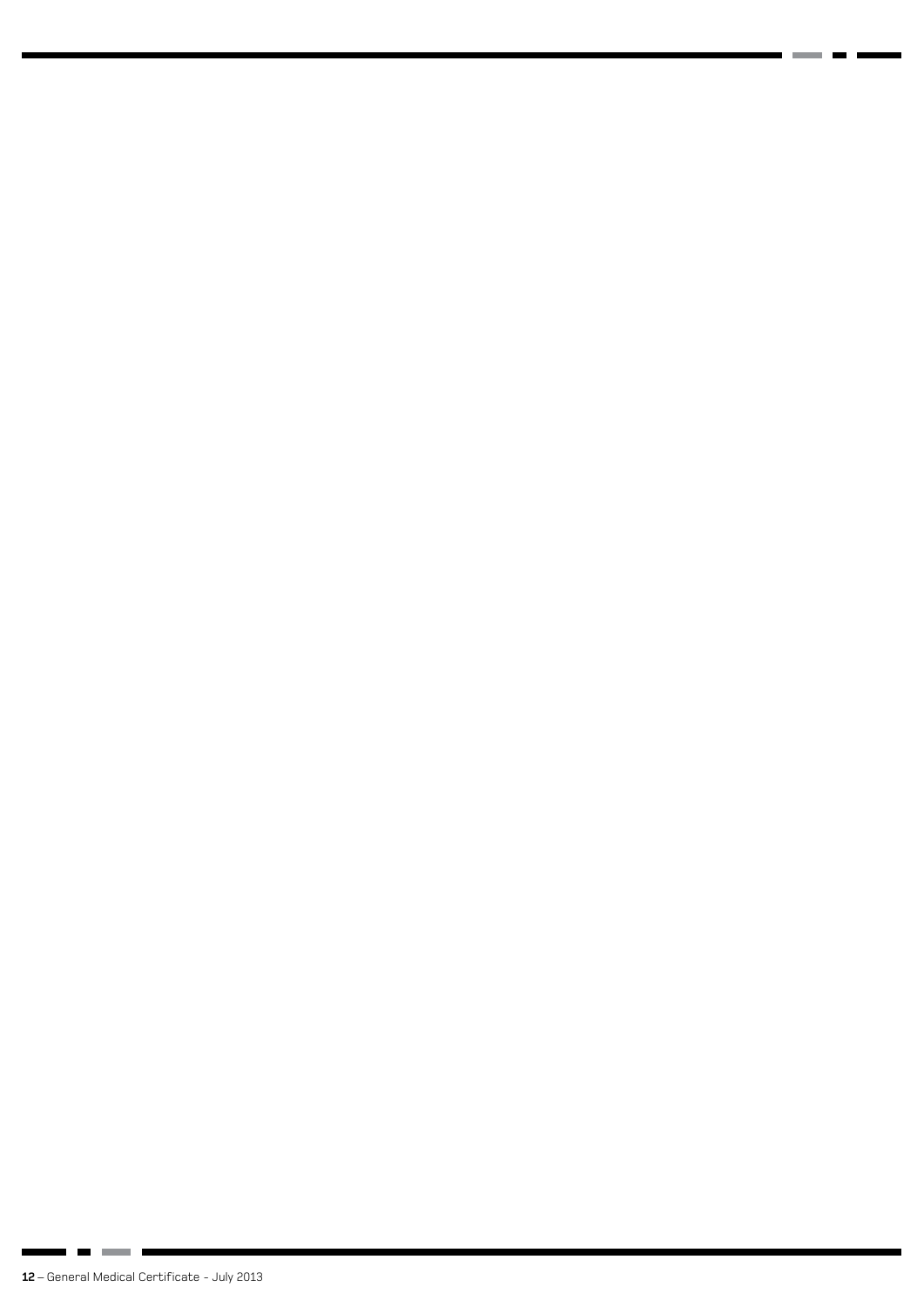## **INZ 1007**



## Laboratory Referral Form

| Section H   Instructions for examining physician and laboratory                                                                                |                                                              |  |  |
|------------------------------------------------------------------------------------------------------------------------------------------------|--------------------------------------------------------------|--|--|
| Examining physician: Please complete your contact details.                                                                                     |                                                              |  |  |
| Please confirm which tests are required for this applicant. Refer to Handbook for Examining Physicians (INZ 1216) for further<br>information.  |                                                              |  |  |
| Laboratory: Please return this form and results to the requesting examining physician.                                                         |                                                              |  |  |
| Applicant's details (please write)                                                                                                             |                                                              |  |  |
| Applicant's full name                                                                                                                          |                                                              |  |  |
| Applicant's date of birth <b>DIPJIMIMILY PYPY</b><br>Gender Male Female                                                                        | NHI number (NZ)                                              |  |  |
| Examining physician's laboratory reference number (if applicable)                                                                              |                                                              |  |  |
| Laboratory tests required                                                                                                                      |                                                              |  |  |
| Standard (compulsory) tests                                                                                                                    | Discretionary tests                                          |  |  |
| HbA1c<br>Serum creatinine<br>Hepatitis B surface antigen (Hep B sAg)<br>Hepatitis C serology<br>HIV<br>Treponemal serology<br>Full blood count | Any other tests deemed necessary by the examining physician. |  |  |
| Signature of examining physician<br>Examining physician's full name                                                                            | Date D D M M H Y Y Y Y                                       |  |  |
|                                                                                                                                                |                                                              |  |  |
| Postal address                                                                                                                                 |                                                              |  |  |
|                                                                                                                                                |                                                              |  |  |
|                                                                                                                                                |                                                              |  |  |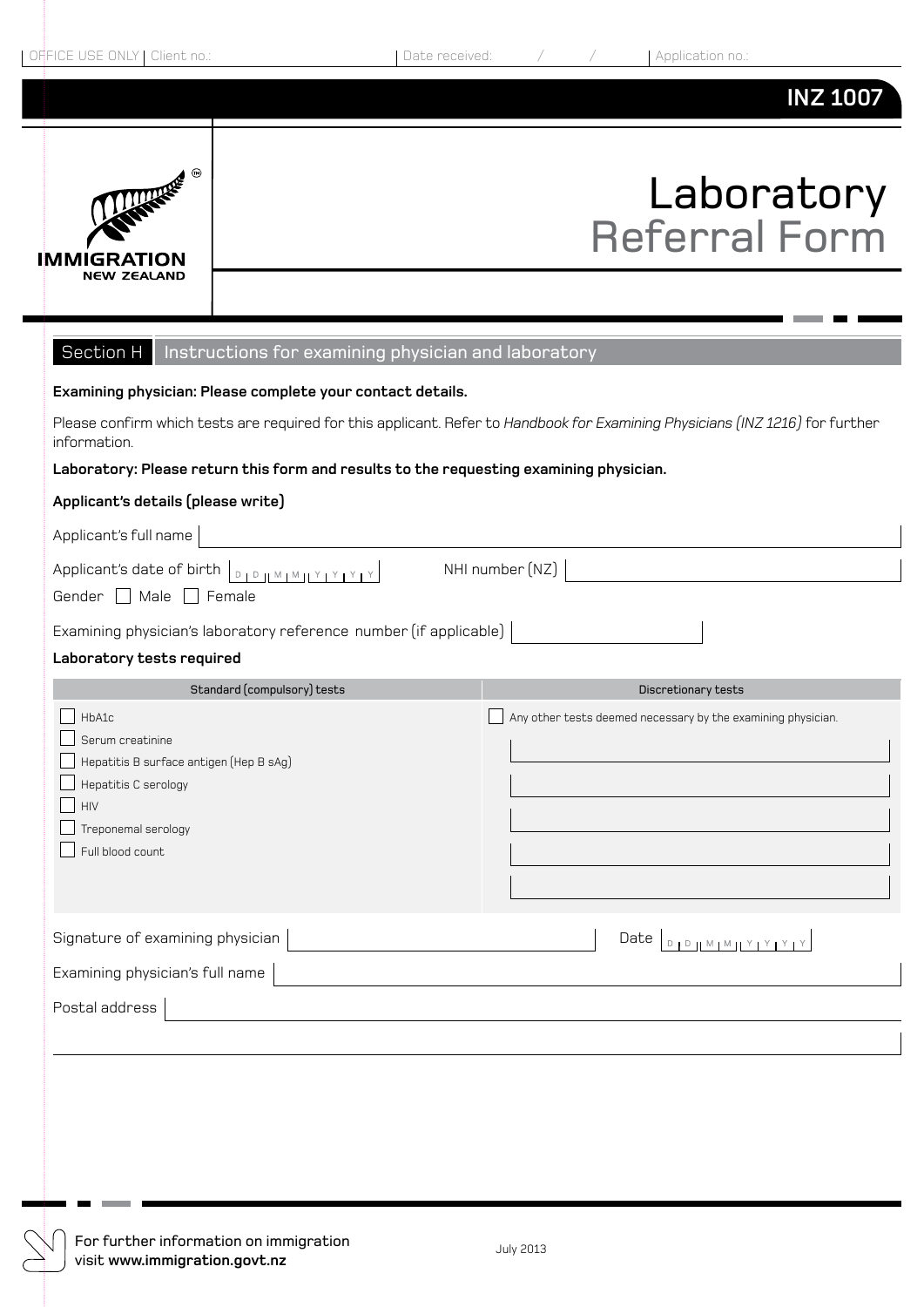| Name of applicant |  |  |
|-------------------|--|--|
|                   |  |  |

Examining physician's initials

#### Section I Confirmation of identity and declaration

#### Applicant

- Attach one recent colour passport photograph in the space provided.
- Complete **1** to **7** before your examination.
- Present this form when having blood taken for testing.
- The declaration below must be completed and signed in front of the person taking blood.

#### Person taking blood

 $\Box$ Valid photographic identification sighted? (For example, passport.) *Certify identity by placing signature and date across photograph without obscuring the likeness of the person.*

#### Applicant details

|               | Passport number                                                                                                                                                                                                                                   |
|---------------|---------------------------------------------------------------------------------------------------------------------------------------------------------------------------------------------------------------------------------------------------|
| $\mathsf{I2}$ | Applicant's name as shown in passport                                                                                                                                                                                                             |
|               | Given/first name(s)<br>Family/last name                                                                                                                                                                                                           |
|               |                                                                                                                                                                                                                                                   |
| $\vert$ 3     | Other names you are known by                                                                                                                                                                                                                      |
|               | Gender Male Female<br><b>5</b> Date of birth <b>D</b> D M M M Y Y Y Y Y                                                                                                                                                                           |
| 6             | Country of birth                                                                                                                                                                                                                                  |
|               | Country of citizenship                                                                                                                                                                                                                            |
|               | Applicant's declaration                                                                                                                                                                                                                           |
|               | I certify that I have read and understood the declaration at section C on page 4. I understand that the declaration at that<br>section also applies to the laboratory tests.                                                                      |
|               | Signature of applicant<br>(or parent/guardian)                                                                                                                                                                                                    |
|               | Full name of parent or guardian                                                                                                                                                                                                                   |
|               | Relationship to person being examined                                                                                                                                                                                                             |
|               | Declaration of person assisting                                                                                                                                                                                                                   |
|               | I certify that I have assisted in the completion of this form at the request of the applicant and that the applicant<br>understood the content of the form(s) and agreed that the information provided is correct before signing the declaration. |
|               | Signature of person assisting applicant<br>Date $D_{L}$<br>(if applicable)                                                                                                                                                                        |
|               | Full name of person assisting                                                                                                                                                                                                                     |
|               | Declaration of person taking blood                                                                                                                                                                                                                |
|               | I certify that I have confirmed the applicant's identity in terms of papers, photographs and appearance.                                                                                                                                          |
|               | Signature of person taking blood<br>Date<br>$D + D + M + M + Y + Y + Y + Y$                                                                                                                                                                       |
|               | Full name of person taking blood                                                                                                                                                                                                                  |